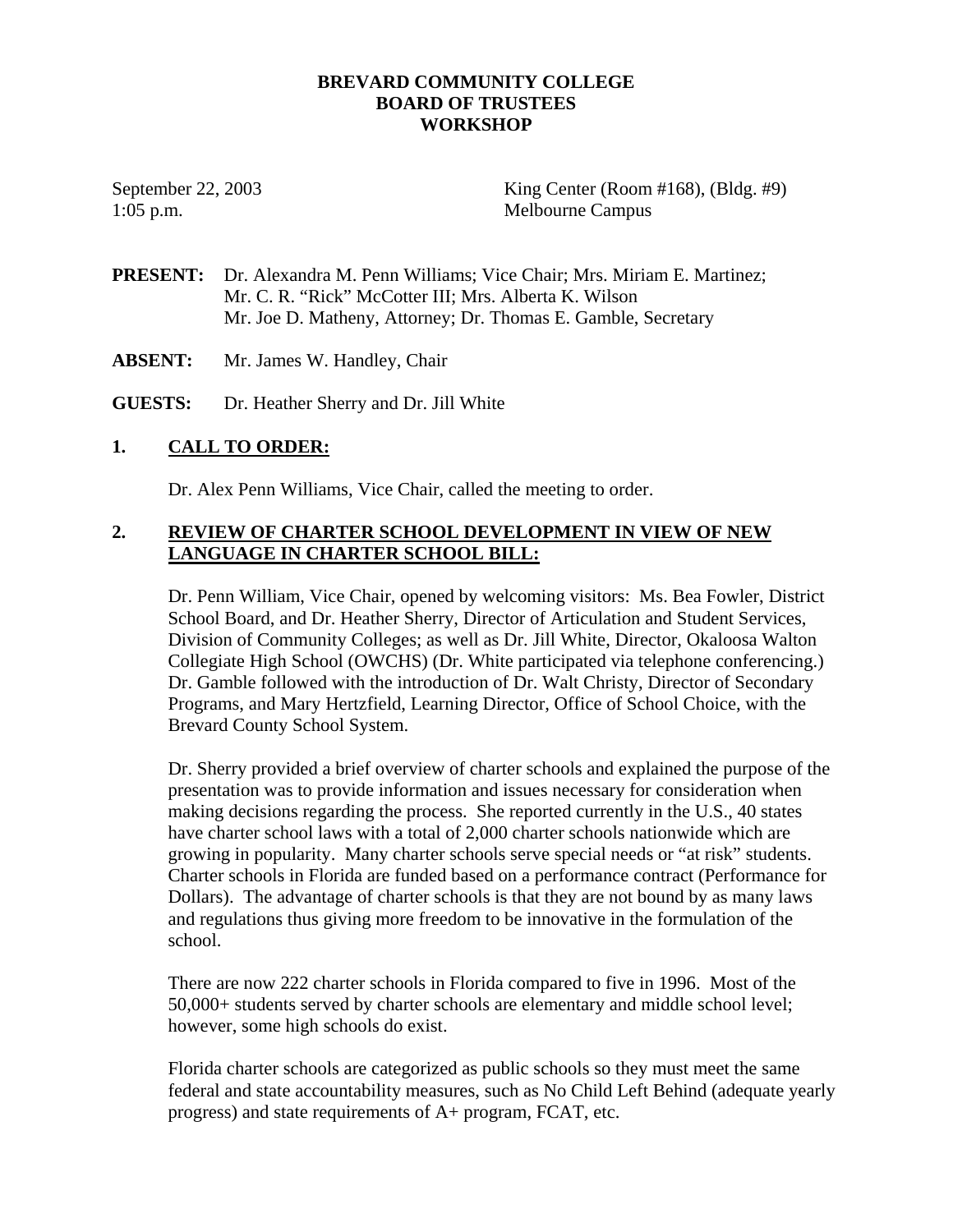The only Florida Charter High School operated by a state community college is Okaloosa-Walton Charter High School (OWCHS), established in 2000. It has achieved great successes, such as maintaining a grade "A" since its inception; 100% passing FCAT on math and writing; 97% passing FCAT on reading, etc. There is some misconception that these high rates are due to "taking the best students from other schools." This is incorrect as there is open enrollment and is not limited to high performers. Although a 3.0 GPA is required to meet dual enrollment standards, students can be accepted with a lower GPA and then enter into the prep program.

The success of OWCHS has led to state-wide legislative support with increased enthusiasm due to the class size amendment as charter schools are not required to meet the class size requirements under this amendment. The State Board of Education Strategic Plan has a maximum access and seamless articulation requirement which fits well with the charter school model as students earn both high school and college credits simultaneously, thus making it more likely that these students will continue to complete their BA degree. Several other community colleges in the state are interested. St. Petersburg Community College has applied and will focus on recruiting minority students to enter the dual enrollment program; Florida Community College at Jacksonville is investigating an adult education focus to encourage drop-outs or potential drop-outs to obtain their high school diploma; and, Seminole and Polk Community Colleges are also investigating the charter school concept. A state-wide workshop on charter schools will be held on October 16-17 in Orlando, Florida. Further information will be forthcoming.

Ms. Sherry reported that there are several types of charter schools: (l) collegiate high school such as OWCHS – with heavy dual enrollment focus; (2) adult high school rescue program for drop-outs; and, (3) a new concept which David Armstrong and Commissioner both support, which is similar to a magnet school and focuses on preparing students for certain high-demand occupations, i.e. aerospace industry in Brevard County, or nursing and teaching due to shortfalls in these occupations in the state. The difference in this third option is that in the normal program a student would complete their AA degree, but perhaps without a planned focus of study toward a future occupation, where this option will start with a planned goal to enable the staff to guide their scheduling toward the completion of this goal. Students are guaranteed block transfers of their AA degrees due to articulation agreements  $(2+2)$  so that AA can transfer to a state university and accepted as Juniors. Students are guaranteed that Bright Futures requirements are met and further have full use of the services offered by the college. High school students take classes with college students in regular college courses in order to truly experience post-secondary education. Parents are very enthused as they feel that choices allow their children to find their niche and thus fulfill their highest potential.

Ms. Sherry reported on the possible benefits to a community college. There are financial benefits as there is federal funding – two years start-up dollars of \$150K for each year, plus dissemination grants available for best practices which may be applied for at \$200K each year after that. There is also a state financial benefit of up to 95% for 500 students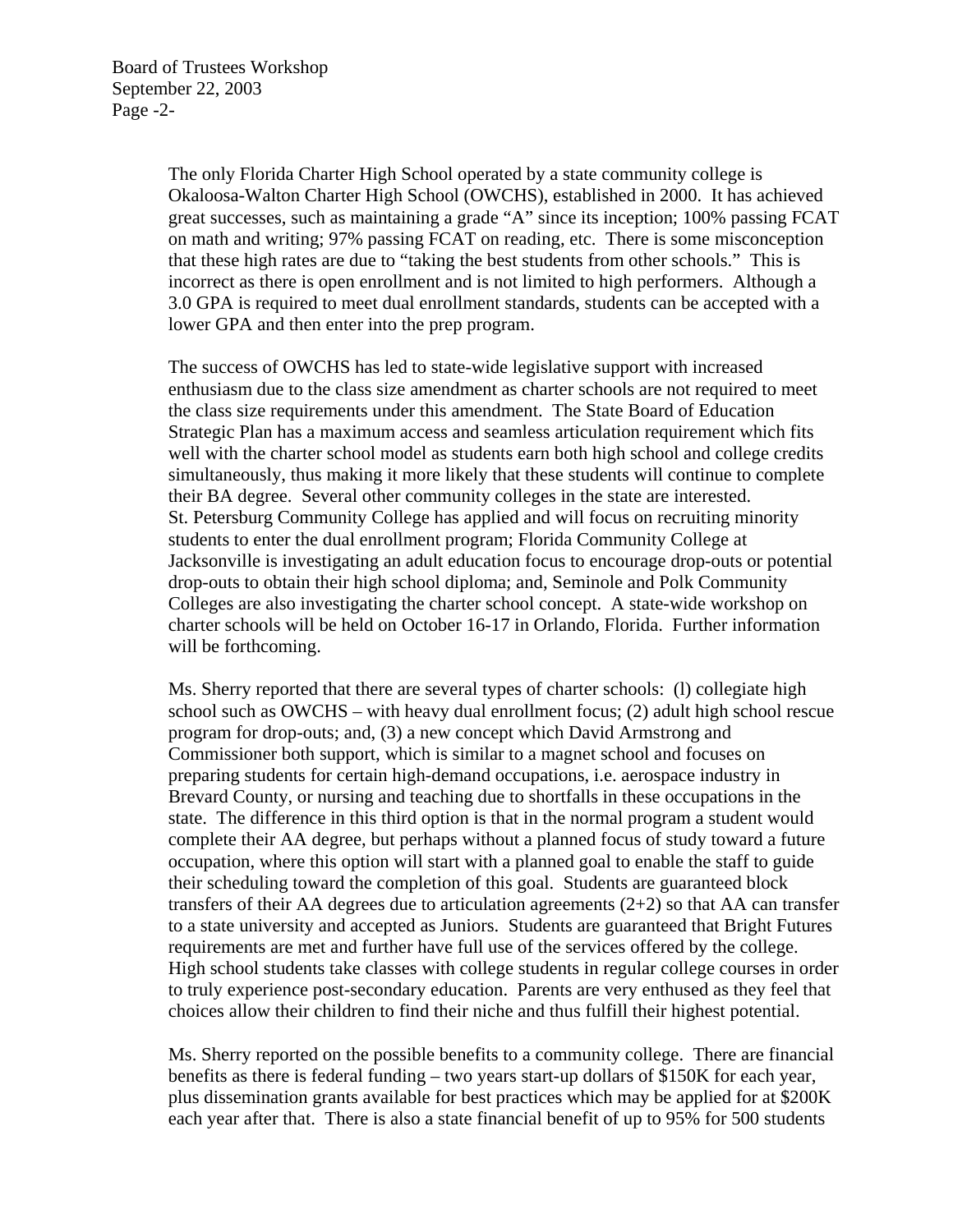Board of Trustees Workshop September 22, 2003 Page -3-

> and 100% for all additional students for the FEFP. Funding is also available for categoricals such as books and transportation, which are important issues with dual enrollment to offset expenses. The bottom line is that funding for K-12 is constitutionally mandated and so there is no choice for funding students K-12, which then would apply to community colleges with K-12 students. These additional funds can be used to offset other financial needs to benefit the college, not just the charter school.

> She reviewed areas of consideration which included: (1) affect of relations with school district; (2) increased accountability requirements; (3) increased administrative burden; (4) faculty concerns; (5) need for additional curriculum especially for students in need of college prep classes; (6) seat time vs. credit hour issue – FEFP funding based on seat time so working on conversion formula to fix this problem; (7) potential for increased discipline problems; (8) encourage diversity; (9) facilities decisions; and, (10) transportation issues. Resources are now available to assist throughout the state, such as centers funded out of federal charter school grant (i.e. Florida State University focuses on academic performance and accountability; USF focuses on students with disabilities; FAU specializes in legal assistance and UNF helps with start-up and business practices).

> Dr. Jill White, Director, discussed experiences with collegiate high school start up. She reported that OWCHS is now in the fourth year of a five-year contract. The law states that a charter school contract cannot exceed five years during the first contract session. Following their fifth year, they will be able to request a 15-year contract. The governing board is the college Board of Trustees, which meets at the same time as the college Board Meetings, but with a separate agenda. The school is SACS accredited, but must be reaccredited on a three-year cycle. Charter schools have separate policies and procedures and are totally exempt from local school district policies. OWCHS this year had the highest number of points in the A+ accountability program in the entire state.

> Dr. White reported OWCHS currently has 240 students enrolled; an increase from 185 for 2002-2003. She reported on innovative characteristics such as: (1) giving a laptop computer to each student to use during the year; (2) coordinating history and reading with ongoing internet instruction; (3) having a culture of reading, which believes that "all reading is good" so students are given choice in what they are going to read according to their interests; (4) scheduling an academic seminar; (5) coordinating an internship program in Spring semester for Seniors; (6) providing a student academic resource lab; and, (7) scheduling a "mini-mester" workshop during time periods when the college and high school calendars do not match up in order to make the 180 day year minimum.

> The curriculum is typically that  $10<sup>th</sup>$  graders primarily enroll in high school credit courses with maybe one college class;  $11<sup>th</sup>$  graders usually enroll primarily in college classes; and, seniors typically enroll in college courses only.

The admissions process requires public high schools to have "open access" so this includes collegiate high schools. The open admission process is set by the governing board each year based on number of openings. There are two application periods during the year. Once there is a complete application on file, student applications are reviewed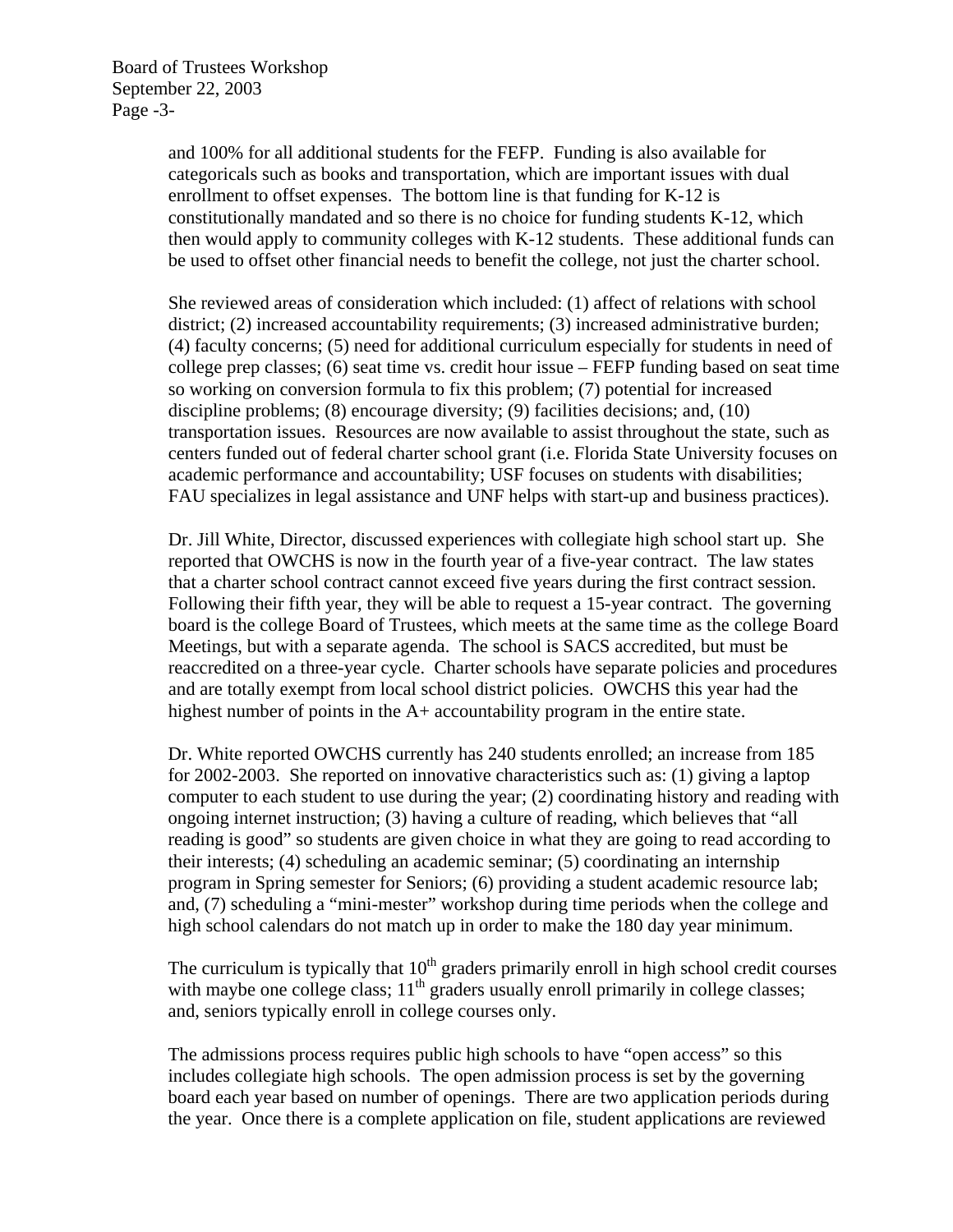and are sorted by space availability, GPA, residency and FPET scores. If the student meets the minimum FPET scores and 3.0 unweighted GPA, they are eligible to be placed into the collegiate program. If the students' scores do not meet minimum standards, then they must enter the pre-collegiate program. There are a certain number of openings available each year for both the collegiate and pre-collegiate programs. If the number of applicants exceeds the number of slots, then a random lottery is held.

Dr. White stated that the current budget for the OWCHS operation is approximately \$1 million (\$4,000 per FTE with approx. 240 FTE's). Dr. Penn Williams noted that federal grant money is increasing to about \$200,000 per year, plus planning money will now be available even before the school signs a contract.

Dr. White related that OWCHS is in a small school district, with AP at all five high schools as well as an International Baccalaureate program; however, there is limited access to dual enrollment. At the time OWCHS opened the dual enrollment program required students to be in their senior year and to have a 3.5 weighted GPA. The legislative delegation also requested an alternative to the "choice" dilemma. Furthermore, the area is very conservative and has a very active home school population, which had been using the dual enrollment program to satisfy high school requirements, but this had financial disadvantages for them as there was no help with transportation, books, etc. There was a significant parental lobby to provide this opportunity.

Mr. Little explained that he was tasked with reviewing financial and administrative issues surrounding charter schools. Administrative concerns included: (l) need to monitor allday activities of students; (2) increased security burden; (3) required fingerprint and background checks ; (4) increased sexual molestation issues and responsibilities; (5) school lunch requirements; (6) increased student records and reporting; (7) increased administrative burden to current administration; (8) facilities and space concerns; and, (9) possible scheduling difficulties for college students hindering timely completion of their requirements.

Dr. White responded that the stated concerns were valid. She reported that records/reporting requirements was handled by the school district via networking software so the college IT staff was not burdened.

Dr. Gamble reiterated concerns regarding the impact of giving charter school students priority access to regular classes. Dr. White admitted that this was initially a problem, but experience has taught them to minimize problems by adding classes upfront in the scheduling process. Although they do allow collegiate students priority in scheduling, the OWCHS administrative staff monitors to ensure that there is an equal and fair distribution of the younger students in each class. OWCHS staff facilitates scheduling based on the student's input to avoid conflicts.

Dr. Penn William asked for further clarification of the fingerprint and background check requirements. Dr. White stated that K-12 employees must have fingerprinting so OWCC decided that all employees would be fingerprinted.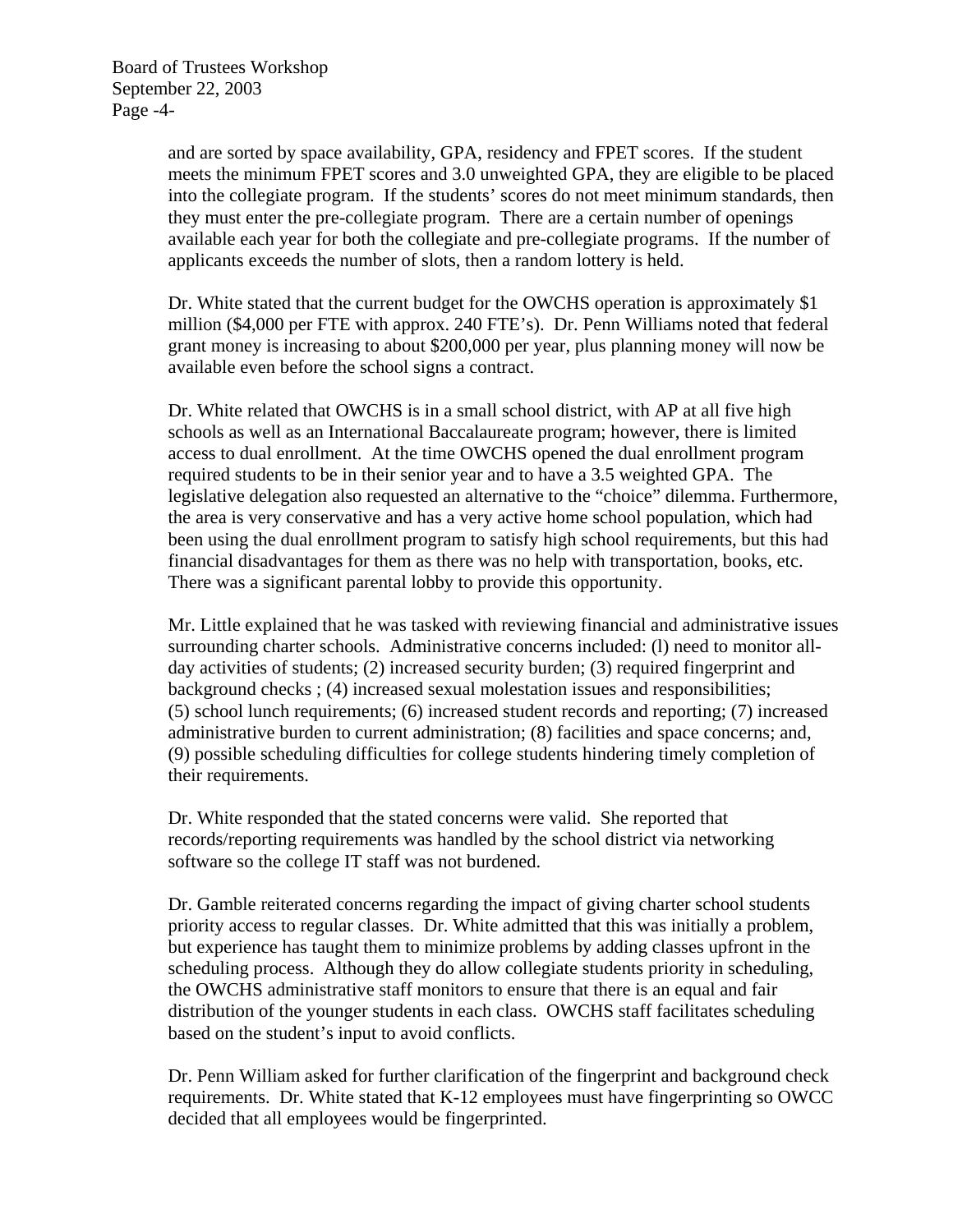Regarding student records, all charter school student registration forms are maintained with college records along with dual enrollment forms, and high school records.

Mr. Little explained possible negative effects to the BCC budget, with the reduction of dual enrollment students, which would reduce the FTE and reduce the relative need index for the state community college system funding formula. He stated that he was neutral from a financial administration point of view believing that there would be no significant financial gain or loss. However, the major concern is whether the gains offset the increased administrative burdens added to BCC's current staff resulting in less time to accomplish their current goals and objectives.

Dr. Gamble reported on the positive relationship between BCC and the School system as evidenced by the 2,800 dual enrollment students. There are other programs in the area which appear to be moving in positive ways to increase dual enrollment as well as increasing statistics for minority students' completion of their AA with high school diploma. He would be hesitant to engage the charter school idea unless the Board of Trustees were solidly behind the idea, as it does represent a significant challenge.

Mr. McCotter expressed concern with a possible negative effect on dual enrollment opportunities at the high schools. He recommended there be thorough exploration by the Board of Trustees, cabinet and school board before presenting the idea to the community. He further expressed that although there would be a benefit to the public school system, such as controlling class size, it might interfere with the primary BCC mission. Budget shortfalls must also be considered as currently there are approximately \$100 million of unfunded enrollments at the community college level.

Mrs. Wilson said that her opinion is that extensive exploration and a collaborative effort is necessary in order to get the entire picture and formulate possible solutions.

Mrs. Martinez expressed that although there is a positive benefit with the charter school concept, that the costs and intangibles are significant. Ideally, if it is determined there is a need in this county, then it should be determined who would best provide for that need. She also noted the geographical challenges of this county. She further expressed concern that a charter school could take precedence over what the college does best, and perhaps BCC could partner with the K-12 level to assist to satisfy the need.

Dr. Gamble remarked that BCC does not have an obvious space for a charter school. There have been thoughts of providing an administrative complex with the idea that the students could partake in classes at all five campuses. Dr. White said that a centralized location is necessary as the K-12 arena requires close attendance tracking for FTE purposes. Furthermore there would be a diminished social and psychological benefit to students without a central location.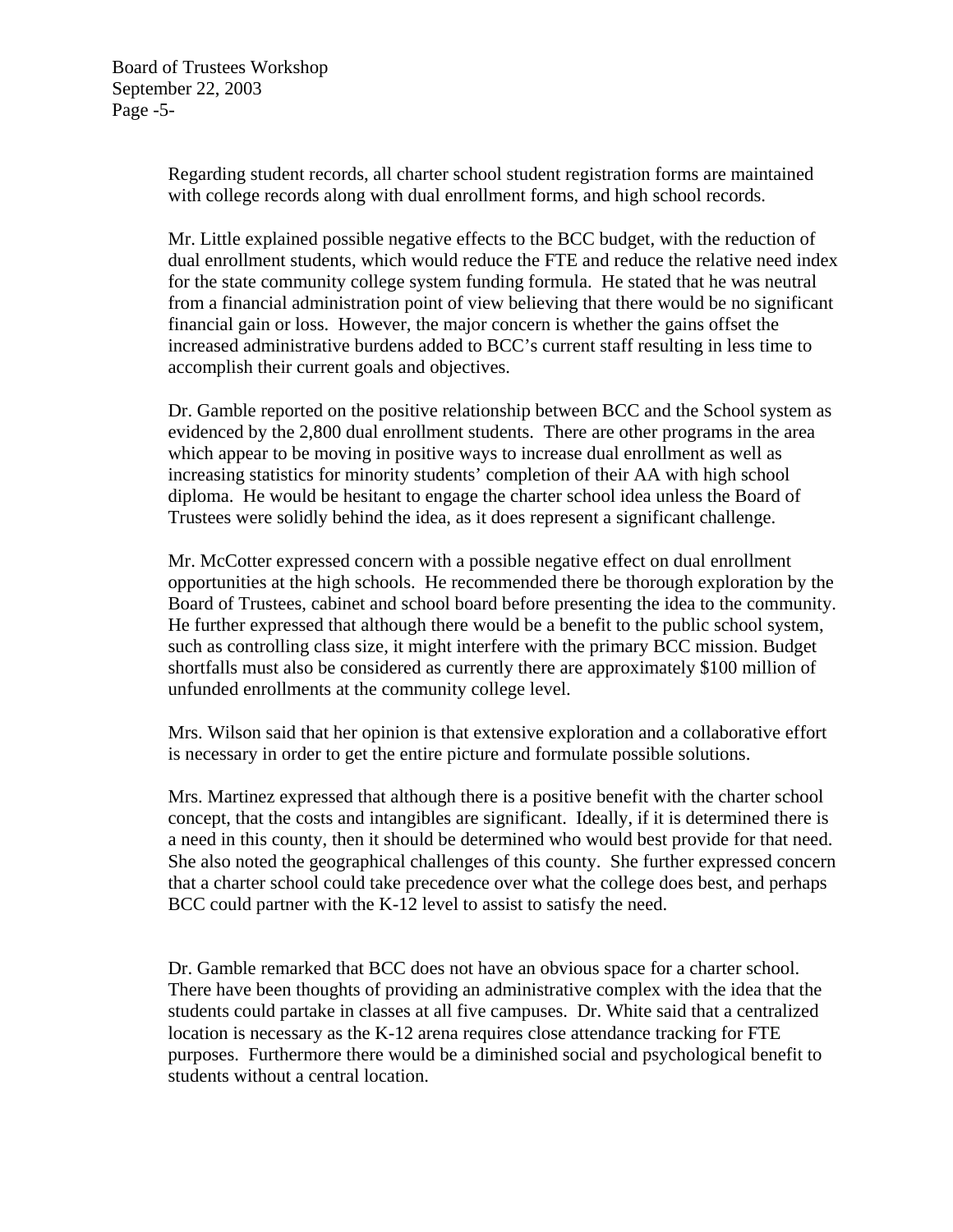Board of Trustees Workshop September 22, 2003 Page -6-

> Dr. Sherry asked for more clarification of the collegiate high school at the Cocoa Campus. Dr. Fettrow reported on the collegiate high school program, which allows students to obtain their AA while still in high school. Dr. Sherry remarked that BCC is already doing the basics of what OWCHS does and that perhaps there could be an expansion without actually having a charter school or as an interim step. Dr. Gamble indicated the problem with dual enrollment is that the school does not receive FTFP for this type of program. However, Dr. Gamble reported there are at least three state-level studies regarding the dual enrollment issue and that the funding problems are being recognized, which might lead to future funding for dual enrollment.

Dr. White again reiterated the challenges of starting the charter schools and that it not might be feasible in every area, but that there could be a middle ground. For instance Santa Fe Community College has a program which might be helpful to be studied for our circumstances. Dr. Gamble said that this group should investigate the Santa Fe model.

Mr. Spraggs commented the High School Culinary Arts program on the Titusville campus (26 students from two high schools) is progressing very well and has been successful.

Dr. Gamble summarized the workshop discussion and plans for the next step and stated the College must determine if it can identify a single site that would accommodate the charter school program as it appears that one centralized location is important. Further, another joint meeting with the school board would be necessary to discuss the details and form a small working group between the college and the school board to discuss particulars and then make recommendations to the Board. He asked if the Board agreed with this plan.

Ms. Martinez affirmed the next steps, but indicated the other solutions to obtain the same result should be studied rather than making BCC the main solution and these explorations should be done in partnership with the school board to reflect their viewpoints of the situation. This action should be taken internally prior to a presentation to the community. In addition, the Santa Fe data should be analyzed to see if their approach is more compatible with this county's situation.

Dr. Sherry concluded that enrollment could become a point of contention in view of Brevard's current 2,800 dual enrollment students versus the OWCHS enrollment of 240 students. In order to maintain the small school idea, only a small percentage of Brevard's current dual enrollment students would be able participate in a charter school if it were offered at BCC.

It was the consensus of the Board to proceed with the next steps with a November review by the Board.